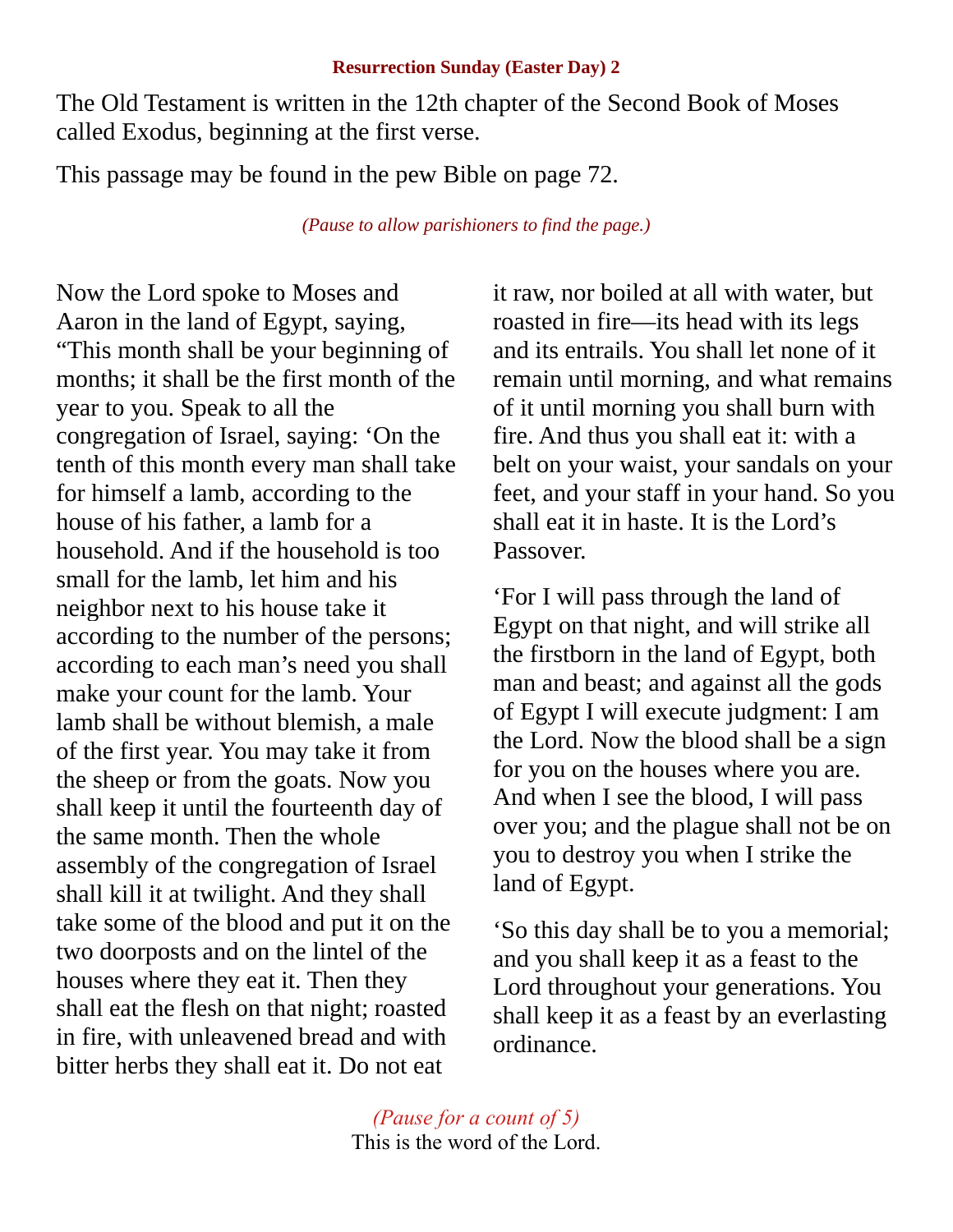## **Resurrection Sunday (Easter Day) 2 Psalm 57**

1 BE merciful unto me, O God, be merciful unto me; for my soul trusteth in thee; \* and under the shadow of thy wings shall be my refuge, until this tyranny be overpast.

2 I will call unto the Most High God, \* even unto the God that shall perform the cause which I have in hand.

3 He shall send from heaven, \* and save me from the reproof of him that would eat me up.

4 God shall send forth his mercy and truth: \* my soul is among lions;

5 And I lie even among the children of men, that are set on fire, \* whose teeth are spears and arrows, and their tongue a sharp sword.

6 Set up thyself, O God, above the heavens; \* and thy glory above all the earth.

7 They have laid a net for my feet, and pressed down my soul; \* they have digged a pit before me, and are fallen into the midst of it themselves.

8 My heart is fixed, O God, my heart is fixed; \* I will sing and give praise.

9 Awake up, my glory; awake, lute and harp: \* I myself will awake right early.

10 I will give thanks unto thee, O Lord, among the peoples; \* and I will sing unto thee among the nations.

11 For the greatness of thy mercy reacheth unto the heavens, \* and thy truth unto the clouds.

12 Set up thyself, O God, above the heavens; \* and thy glory above all the earth.

*Glory be…*